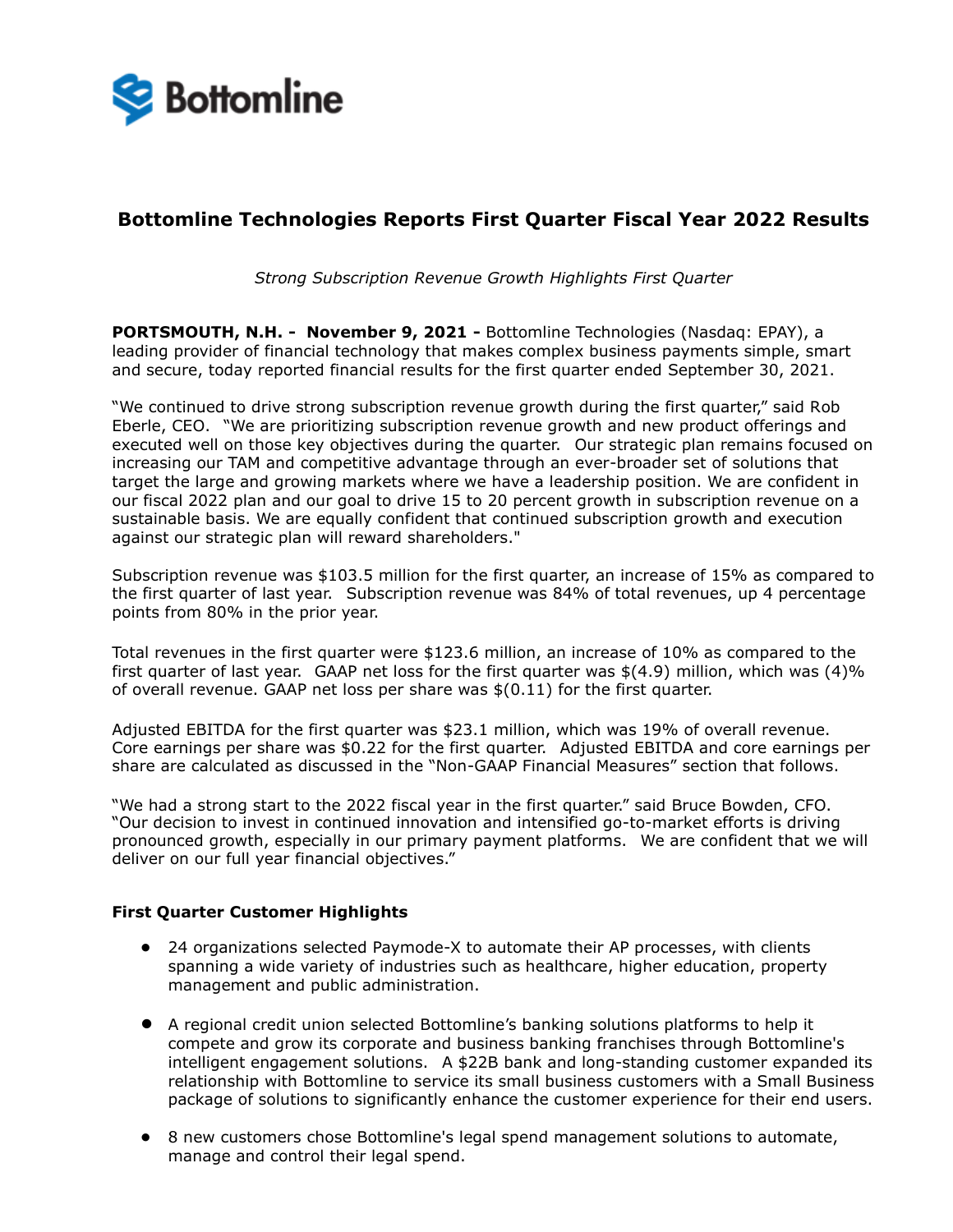# **First Quarter Strategic Corporate Highlights**

- **•** AiteNovartica placed Bottomline's Digital Banking IQ in the best-in-class position in the Aite Matrix: Leading U.S. Cash Management Vendors. This is the third consecutive report in which Bottomline's platform has received the best-in-class in this important evaluation.
- **•** Celent cited Bottomline's Digital Banking IQ Payments and Cash Management solution as part of its XCelent Awards for 2021 highlighting user interface, use of behavioral insights and artificial intelligence, real time payment fraud/risk protection and flexible integration as among Digital Banking IQ's stand out features.
- **•** The Open Banking Expo 2021 Awards honored Bottomline with the Best-Banking-as-a-Service Solution Award for its industry-leading Confirmation of Payee solution, which offers enhanced bank account verification services to support UK banks' efforts to detect and prevent fraudulent activity.
- **•** Quadrant Knowledge Solutions named Bottomline as a technology leader for insider risk management. Quadrant highlighted the company's Insider and Employee Fraud solution in the recently-released Spark Matrix™: Insider Risk Management 2021 report.
- **•** Bottomline launched its real-time Watchlist Screening tool to help financial institutions and businesses reduce payments-related fraud and financial crimes. The tool works to screen sanctions lists and provide alerts to users, helping to ensure compliance with international regulatory bodies.
- **•** Bottomline recently appointed Mike Curran, Phil Hilal and Larry Klane to its board of directors, expanding the board to eleven directors.
- **•** Following the quarter close, Bottomline acquired Bora Payment Systems, which has developed automated payables technology for straight-through processing (STP) to streamline credit card processing. The STP technology fully automates B2B virtual card payment acceptance, expanding the features and capabilities of the Paymode-X network and driving customer and channel partner value by reducing the cost and effort to execute virtual card transactions.

Bottomline will host a conference call today, November 9, 2021, at 5:00pm ET, to discuss its first quarter fiscal year 2022 results. The live call can be accessed at (877) 407-3980 (U.S.) or (201) 689-8475 (International), or through the webcast link located on Bottomline's investor relations site at https://investors.bottomline.com.

#### **###**

#### **About Bottomline Technologies**

Bottomline Technologies (Nasdaq: EPAY) makes complex business payments simple, smart, and secure. Corporations and banks rely on Bottomline for domestic and international payments, efficient cash management, automated workflows for payment processing and bill review, and fraud detection, behavioral analytics and regulatory compliance solutions. Thousands of corporations around the world benefit from Bottomline solutions. Headquartered in Portsmouth, NH, Bottomline delights customers through offices across the U.S., Europe, and Asia-Pacific. For more information visit www.bottomline.com.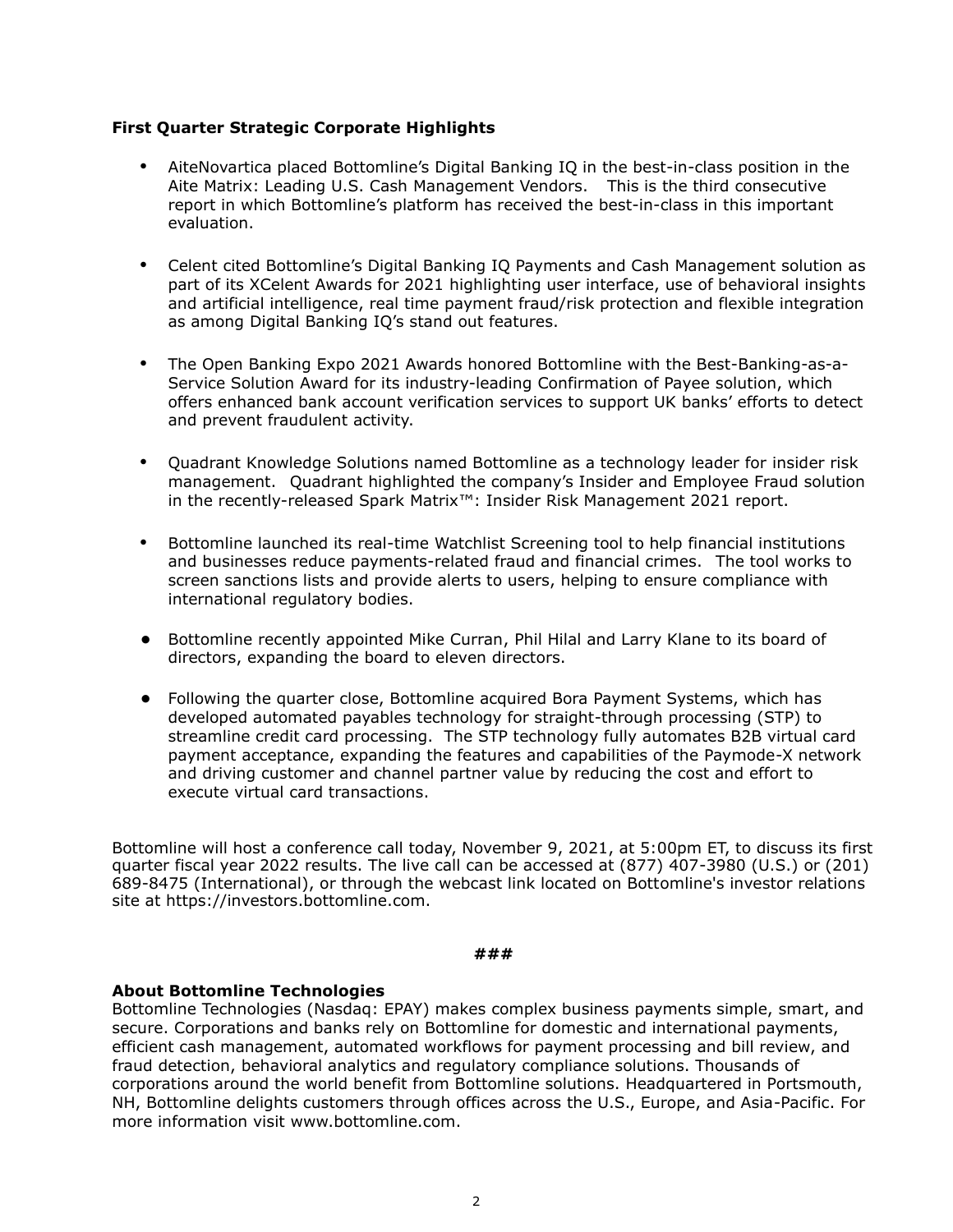In connection with this earnings release and our associated conference call, we will be posting additional material financial information (such as financial results, non-GAAP financial projections and non-GAAP to GAAP reconciliations) within the "Investors" section of our website at www.bottomline.com/us/about/investors.

## **Cautionary Language**

This press release and our responses to questions on our conference call discussing our quarterly results may contain "forward-looking statements" within the meaning of the Private Securities Litigation Reform Act of 1995, including statements reflecting our expectations about our ability to execute on our strategic plans, achieve future growth and profitability, achieve financial goals, expand margins and increase shareholder value. Any statements that are not statements of historical fact (including but not limited to statements containing the words "likely," "should," "may," "believes," "plans," "anticipates," "expects," "forecasts," "look forward," "opportunities," "confident," "trends," "future," "estimates," "targeted," "on track," and similar expressions) should be considered to be forward-looking statements. Statements about the effects of the current and near-term market and macroeconomic environment on Bottomline, including on its business, operations, financial performance and prospects, may constitute forward-looking statements, and are based on assumptions that involve risks and uncertainties that are subject to change based on various important factors (some of which are beyond Bottomline's control). Actual results may differ materially from those indicated by such forwardlooking statements as a result of various important factors including, among others, competition, market demand, technological change, strategic relationships, recent acquisitions, international operations and general economic conditions, including the potential effects of the COVID-19 pandemic on any of the foregoing. For additional discussion of factors that could impact Bottomline Technologies' operational and financial results, refer to our Form 10-K for the fiscal year ended June 30, 2021 and the subsequently filed Form 10-Q's and Form 8-K's or amendments thereto. Any forward-looking statements represent our views only as of today and should not be relied upon as representing our views as of any subsequent date. We do not assume any obligation to update any forward-looking statements to reflect events or circumstances after today's date or to reflect the occurrence of unanticipated events.

Contact: Investor Relations Amy Brownrigg Bottomline (603) 501-4899 Investors@bottomline.com

Corporate Communications John Stevens Bottomline (603) 501-4840 pr@bottomline.com

BTInvestorPR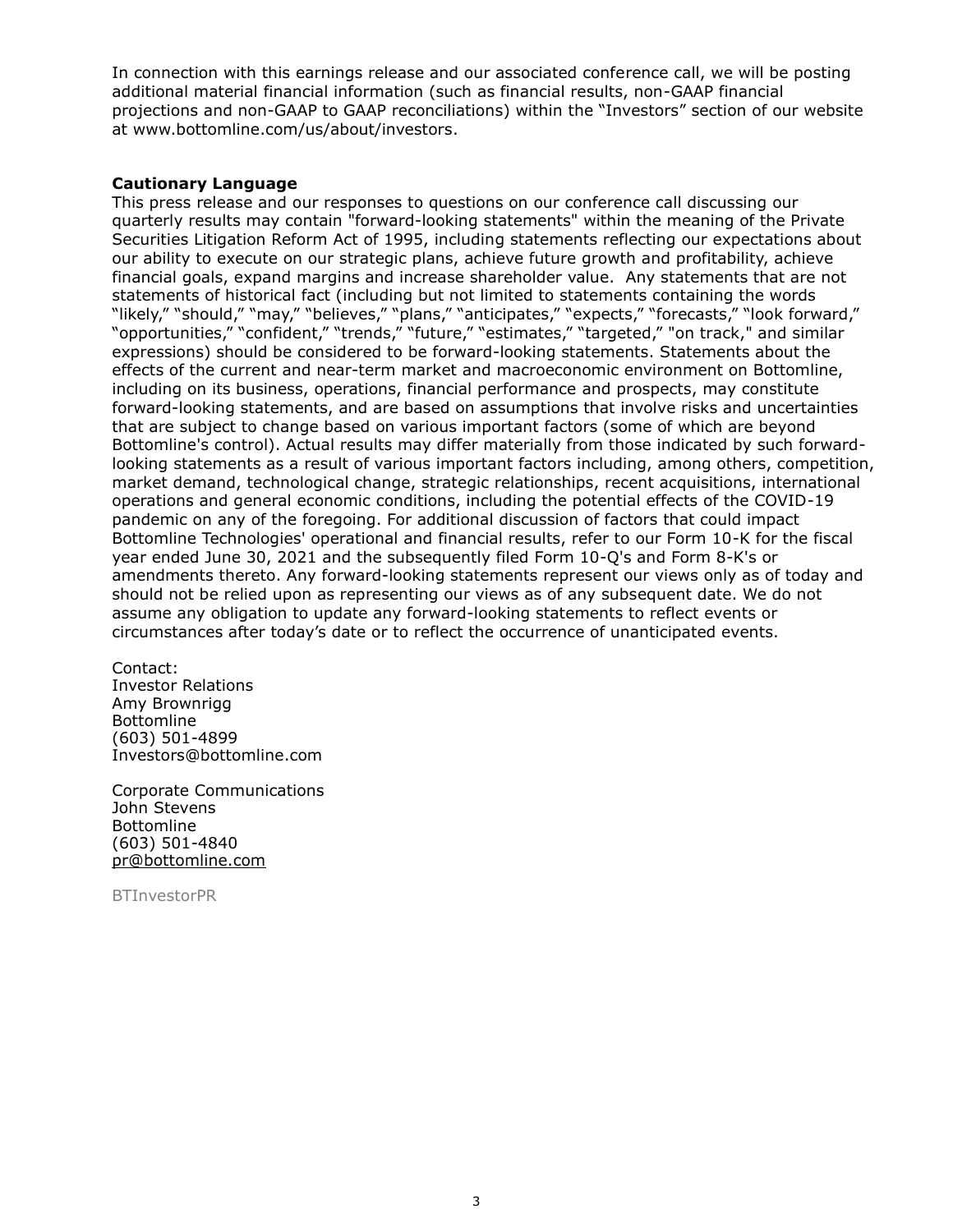#### **Non-GAAP Financial Measures**

We have presented supplemental non-GAAP financial measures as part of this earnings release. We believe that these supplemental non-GAAP financial measures are useful to investors because they allow for an evaluation of the company with a focus on the performance of its core operations, including more meaningful comparisons of financial results to historical periods and to the financial results of less acquisitive peer and competitor companies. Core net income, core earnings per share, constant currency information, Adjusted EBITDA and Adjusted EBITDA as a percent of revenue are all non-GAAP financial measures.

Core net income and core earnings per share exclude certain items, specifically amortization of acquisition related intangible assets, stock-based compensation, acquisition and integrationrelated expenses, restructuring related costs, excess depreciation expense associated with restructuring events, third party professional fees related to shareholder engagement initiatives, minimum pension liability adjustments, amortization of debt issuance costs and other costs and other non-core or nonrecurring benefits or expenses that may arise from time to time.

Acquisition and integration-related expenses include legal and professional fees and other direct transaction costs associated with business and asset acquisitions, costs associated with integrating acquired businesses, including costs for transitional employees or services and integration related professional services costs and other incremental charges we incur as a direct result of acquisition and integration efforts.

Periodically, such as in periods that include significant foreign currency volatility, we may present certain metrics on a "constant currency" basis, to show the impact of period to period results normalized for the impact of foreign currency rate changes. We calculate constant currency information by translating prior period financial results using current period foreign exchange rates.

Adjusted EBITDA and Adjusted EBITDA as a percent of revenue represent our GAAP net income or loss and GAAP net income or loss as a percent of revenue, respectively, adjusted for charges related to interest expense, income taxes, depreciation and amortization and other charges as noted in the reconciliation that follows.

Our executive management team uses these same non-GAAP financial measures internally to assess the ongoing performance of the company. The same non-GAAP information is used for corporate planning purposes, including the preparation of operating budgets and in communications with our board of directors with respect to our core financial performance. Since this information is not a GAAP measurement of financial performance, there are material limitations to its usefulness on a stand-alone basis, including the lack of comparability of this presentation to the GAAP financial results of other companies. This non-GAAP financial information should not be considered in isolation from, or as a substitute for, our financial results presented in accordance with GAAP.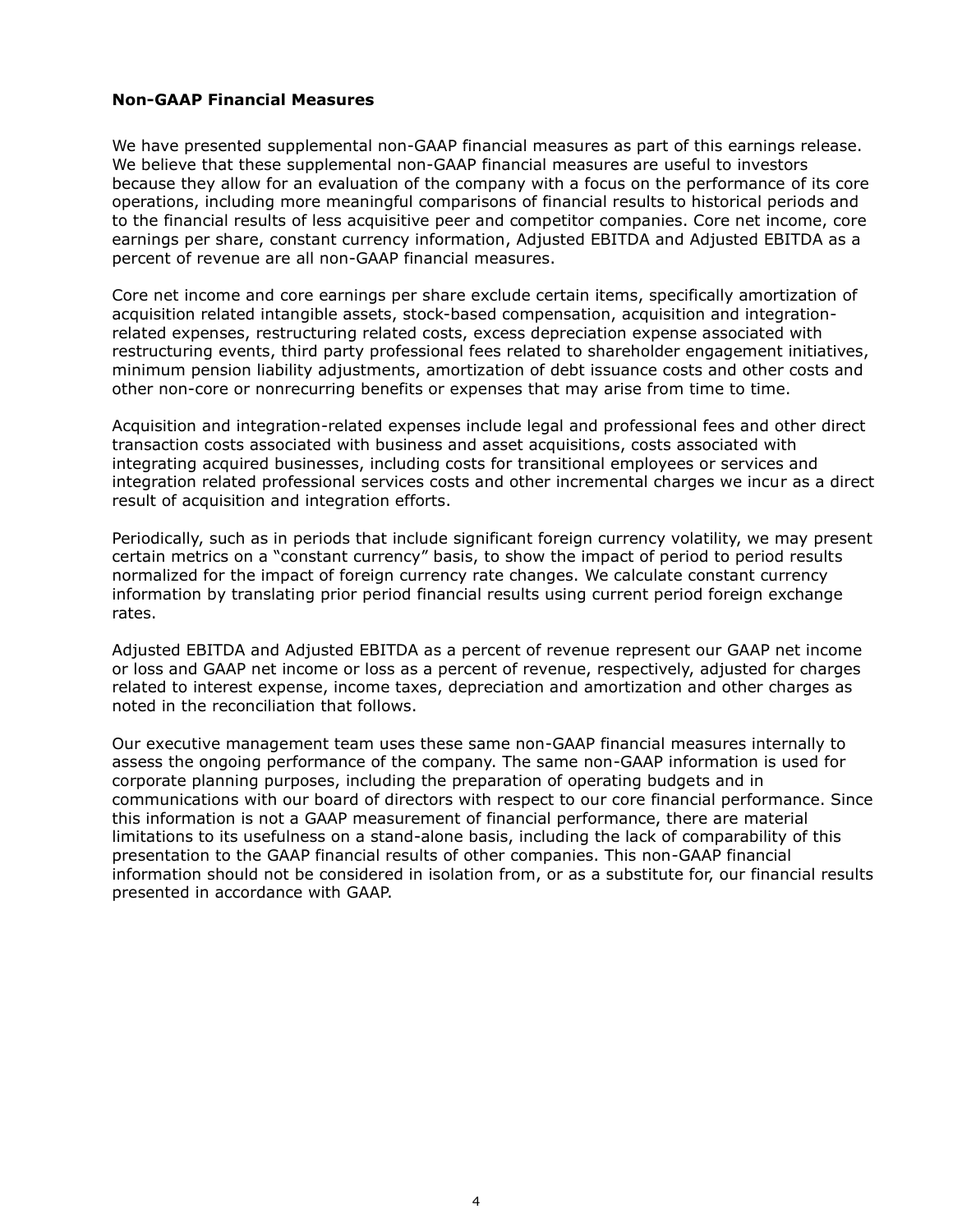# **Non-GAAP Financial Measures (Continued)**

#### Reconciliation of Core Net Income

A reconciliation of core net income to GAAP net (loss) income for the three months ended September 30, 2021 and 2020 is as follows:

|                                                       | Three Months Ended<br>September 30, |           |  |
|-------------------------------------------------------|-------------------------------------|-----------|--|
|                                                       | 2021                                | 2020      |  |
|                                                       | (in thousands)                      |           |  |
| GAAP net (loss) income                                | \$ (4,907)                          | 391<br>\$ |  |
| Amortization of acquisition-related intangible assets | 5,071                               | 5,029     |  |
| Stock-based compensation plan expense                 | 13,912                              | 9,973     |  |
| Acquisition and integration-related expenses          | 201                                 | 245       |  |
| Restructuring expense                                 | 386                                 | 70        |  |
| Minimum pension liability adjustments                 | (317)                               | (25)      |  |
| Shareholder engagement fees                           | 947                                 |           |  |
| Amortization of debt issuance costs                   | 103                                 | 103       |  |
| Other non-core expense                                | 27                                  |           |  |
| Tax effects on non-GAAP income                        | (5,814)                             | (2,422)   |  |
| Core net income                                       | 9,609<br>\$.                        | \$13,364  |  |

# Reconciliation of Diluted Core Earnings per Share

A reconciliation of our diluted core earnings per share to our GAAP diluted net (loss) income per share for the three months ended September 30, 2021 and 2020 is as follows:

|                                                       | <b>Three Months Ended</b><br>September 30, |            |  |
|-------------------------------------------------------|--------------------------------------------|------------|--|
|                                                       | 2021                                       | 2020       |  |
| GAAP diluted net (loss) income per share              | (0.11)<br>\$                               | 0.01<br>\$ |  |
| Plus:                                                 |                                            |            |  |
| Amortization of acquisition-related intangible assets | 0.12                                       | 0.12       |  |
| Stock-based compensation plan expense                 | 0.32                                       | 0.23       |  |
| Acquisition and integration-related expenses          |                                            | 0.01       |  |
| Restructuring expense                                 | 0.01                                       |            |  |
| Minimum pension liability adjustments                 | (0.01)                                     |            |  |
| Shareholder engagement fees                           | 0.02                                       |            |  |
| Tax effects on non-GAAP income                        | (0.13)                                     | (0.06)     |  |
| Diluted core earnings per share                       | 0.22<br>\$                                 | 0.31       |  |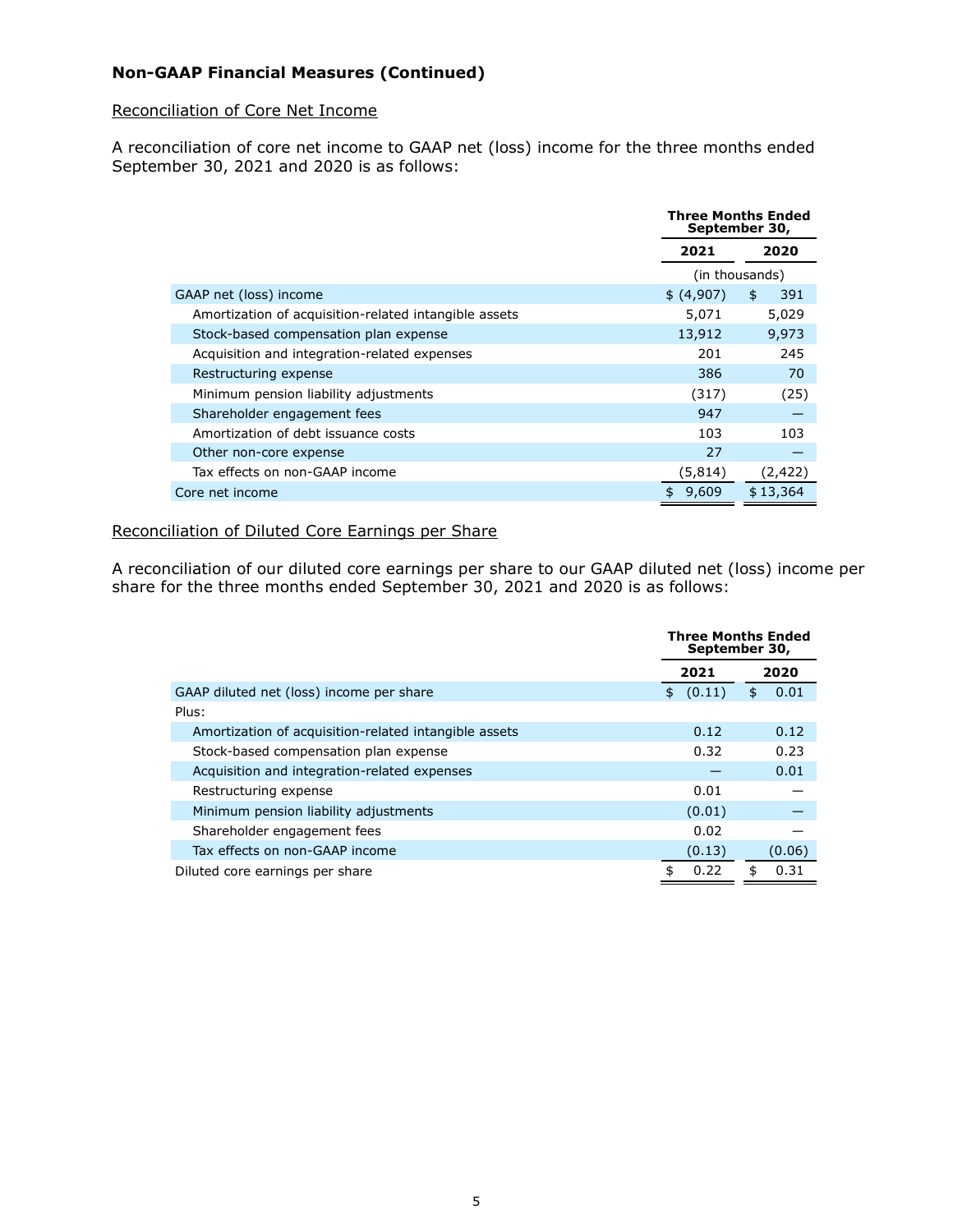# **Non-GAAP Financial Measures (Continued)**

A reconciliation of our non-GAAP weighted average shares used in computing diluted core earnings per share to our GAAP weighted average shares used in computing basic and diluted net (loss) income per share for the three months ended September 30, 2021 and 2020 is as follows:

|                                                                                                                | <b>Three Months Ended</b><br>September 30, |              |  |
|----------------------------------------------------------------------------------------------------------------|--------------------------------------------|--------------|--|
|                                                                                                                | 2021                                       | 2020         |  |
|                                                                                                                | (in thousands)                             |              |  |
| Numerator:                                                                                                     |                                            |              |  |
| Core net income                                                                                                | 9,609<br>\$.                               | 13,364<br>\$ |  |
| Denominator:                                                                                                   |                                            |              |  |
| Weighted average shares used in computing basic net (loss)<br>income per share for GAAP                        | 43,273                                     | 42,457       |  |
| Impact of dilutive securities (stock options, restricted stock<br>awards and employee stock purchase plan) (1) | 29                                         | 314          |  |
| Weighted average shares used in computing diluted core<br>earnings per share                                   | 43,302                                     | 42,771       |  |

 $(1)$  These securities are dilutive on a GAAP basis in periods where we report GAAP net income. These securities are anti-dilutive on a GAAP basis in periods where we report GAAP net loss.

#### Reconciliation of Adjusted EBITDA

A reconciliation of our adjusted EBITDA to our GAAP net (loss) income for the three months ended September 30, 2021 and 2020 is as follows:

|                                                       | <b>Three Months Ended</b><br>September 30, |           |
|-------------------------------------------------------|--------------------------------------------|-----------|
|                                                       | 2021                                       | 2020      |
|                                                       | (in thousands)                             |           |
| GAAP net (loss) income                                | \$ (4,907)                                 | 391<br>\$ |
| Adjustments:                                          |                                            |           |
| Other expense and pension adjustments                 | 1,008                                      | 1,026     |
| Income tax (benefit) provision                        | (2,805)                                    | 1,764     |
| Depreciation and amortization                         | 9,195                                      | 7,699     |
| Amortization of acquisition-related intangible assets | 5,071                                      | 5,029     |
| Stock-based compensation plan expense                 | 13,912                                     | 9,973     |
| Shareholder engagement fees                           | 947                                        |           |
| Acquisition and integration-related expenses          | 201                                        | 245       |
| Restructuring expense                                 | 386                                        | 70        |
| Other non-core expense                                | 110                                        | 48        |
| <b>Adjusted EBITDA</b>                                | \$23,118                                   | \$26,245  |

#### Adjusted EBITDA as a percent of Revenue

A reconciliation of adjusted EBITDA as a percent of revenue to GAAP net loss as a percent of revenue for the three months ended September 30, 2021 and 2020 is as follows: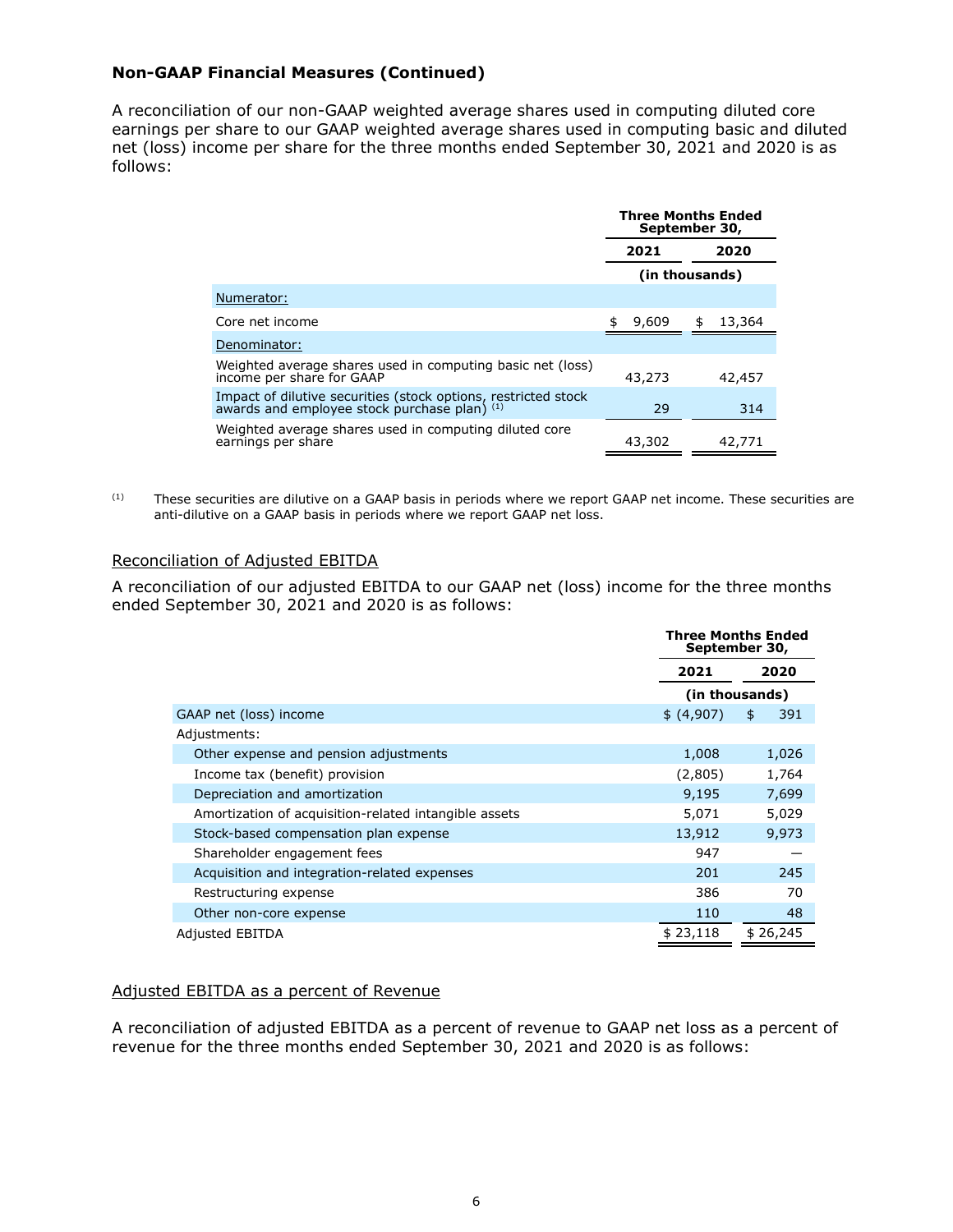| Three Months Ended September 30, |        |
|----------------------------------|--------|
| 2021                             | 2020   |
| $(4 \frac{9}{6})$                | $0\%$  |
|                                  |        |
| $1\%$                            | $1\%$  |
| $(2 \frac{9}{6})$                | $2\%$  |
| $8\%$                            | $7\%$  |
| $4\%$                            | $4\%$  |
| $11\%$                           | 9%     |
| $1\%$                            | $0\%$  |
| 19%                              | $23\%$ |
|                                  |        |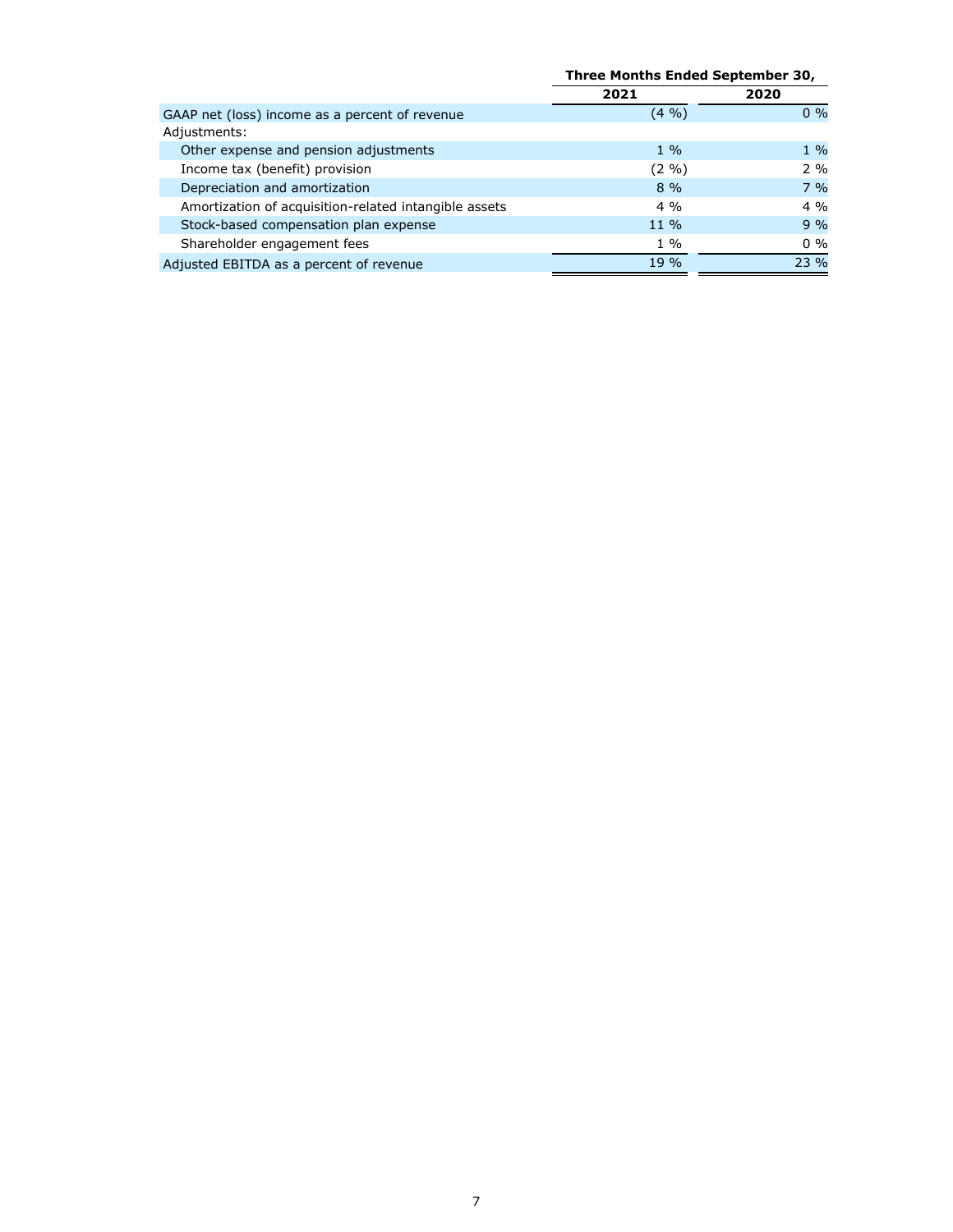## **Bottomline Technologies Unaudited Condensed Consolidated Statement of Operations (in thousands, except per share amounts)**

|                                                       | <b>Three Months Ended</b><br>September 30, |                         |
|-------------------------------------------------------|--------------------------------------------|-------------------------|
|                                                       | 2021                                       | 2020                    |
| Revenues:                                             |                                            |                         |
| Subscriptions                                         | \$103,496                                  | \$90,384                |
| Software licenses                                     | 927                                        | 977                     |
| Service and maintenance                               | 18,708                                     | 20,564                  |
| Other                                                 | 474                                        | 440                     |
| <b>Total revenues</b>                                 | 123,605                                    | 112,365                 |
| Cost of revenues:                                     |                                            |                         |
| Subscriptions                                         | 42,693                                     | 35,218                  |
| Software licenses                                     | 81                                         | 90                      |
| Service and maintenance                               | 9,252                                      | 10,916                  |
| Other                                                 | 295                                        | 309                     |
| Total cost of revenues                                | 52,321                                     | 46,533                  |
| Gross profit                                          | 71,284                                     | 65,832                  |
| Operating expenses:                                   |                                            |                         |
| Sales and marketing                                   | 33,814                                     | 25,743                  |
| Product development and engineering                   | 21,465                                     | 18,499                  |
| General and administrative                            | 17,749                                     | 13,626                  |
| Amortization of acquisition-related intangible assets | 5,071                                      | 5,029                   |
| Total operating expenses                              | 78,099                                     | 62,897                  |
| (Loss) income from operations                         | (6, 815)                                   | 2,935                   |
| Other expense, net                                    | (897)                                      | (780)                   |
| (Loss) income before income taxes                     | (7, 712)                                   | 2,155                   |
| Income tax benefit (provision)                        | 2,805                                      | (1,764)                 |
| Net (loss) income                                     | \$<br>(4,907)                              | 391<br>\$               |
| Net (loss) income per share:                          |                                            |                         |
| Basic                                                 | (0.11)<br>\$                               | 0.01<br>\$              |
| <b>Diluted</b>                                        | $\overline{\mathbf{t}}$<br>(0.11)          | $\ddot{\bm{z}}$<br>0.01 |
| Shares used in computing net (loss) income per share: |                                            |                         |
| <b>Basic</b>                                          | 43,273                                     | 42,457                  |
| Diluted                                               | 43,273                                     | 42,771                  |